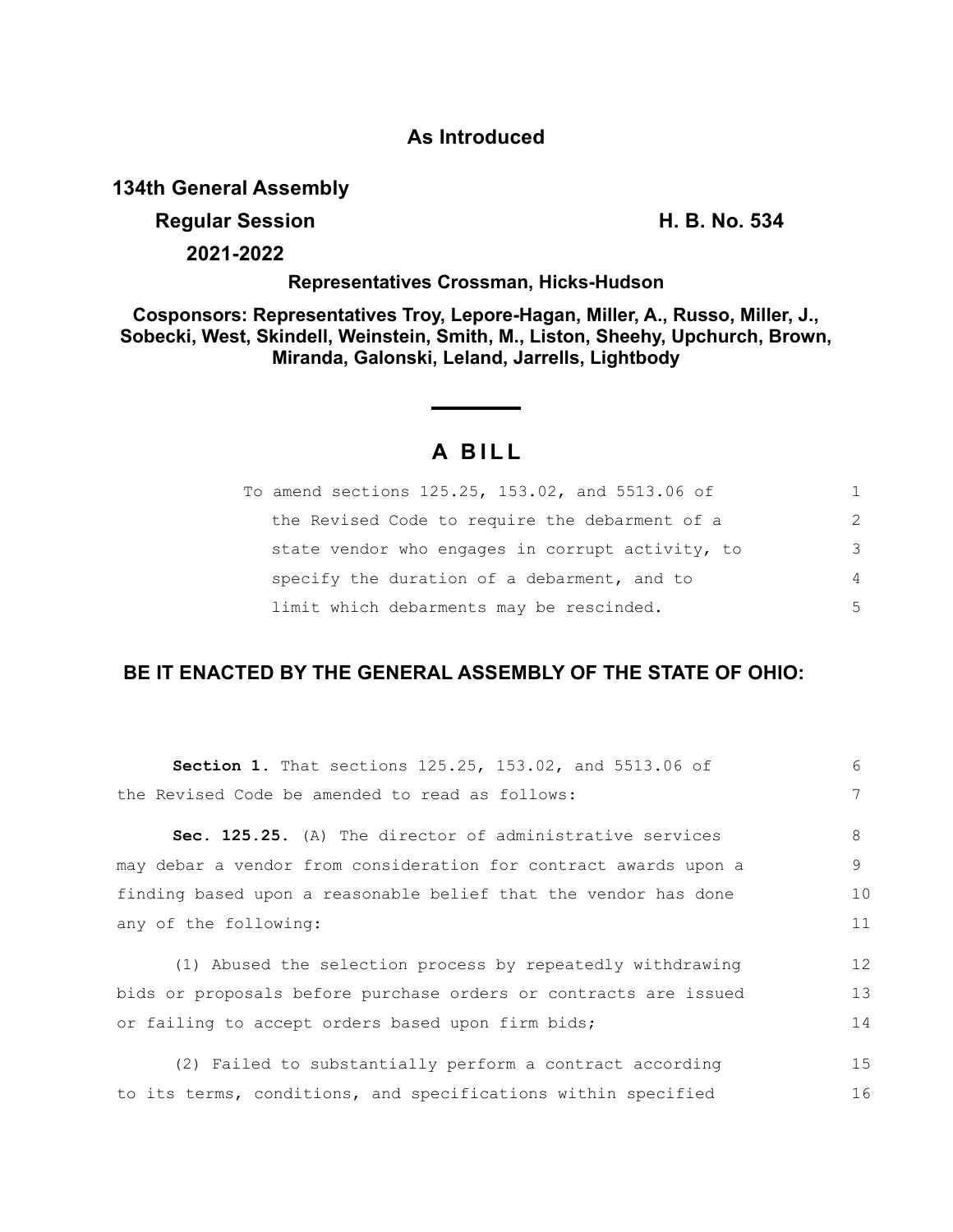time limits; (3) Failed to cooperate in monitoring contract performance by refusing to provide information or documents required in a contract, failed to respond to complaints to the vendor, or accumulated repeated justified complaints regarding performance of a contract; (4) Attempted to influence a public employee to breach ethical conduct standards or to influence a contract award; (5) Colluded to restrain competition by any means; (6) Been convicted of a criminal offense related to the application for or performance of any public or private contract, including, but not limited to, embezzlement, theft, forgery, bribery, falsification or destruction of records, receiving stolen property, and any other offense that directly reflects on the vendor's business integrity; (7) Been convicted under state or federal antitrust laws; (8) Deliberately or willfully submitted false or misleading information in connection with the application for or performance of a public contract; (9) Violated any other responsible business practice or performed in an unsatisfactory manner as determined by the director;  $(10)$  (5) Through the default of a contract or through other means had a determination of unresolved finding for recovery by the auditor of state under section 9.24 of the Revised Code;  $(11)$  (6) Acted in such a manner as to be debarred from 17 18 19 20 21 22 23 24 25 26 27 28 29 30 31 32 33 34 35 36 37 38 39 40 41 42 43

participating in a contract with any governmental agency.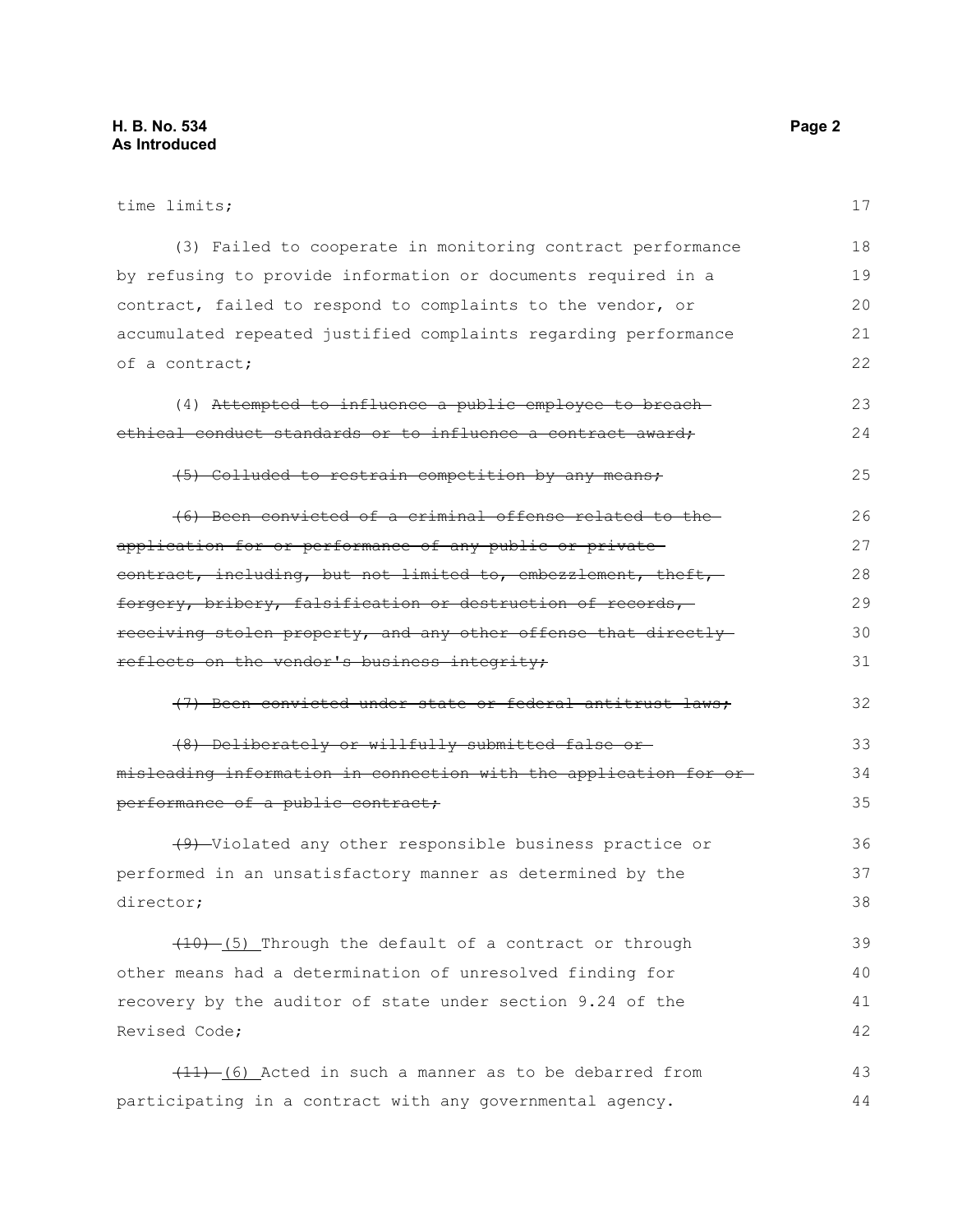| (B) The director of administrative services shall debar a        | 45 |
|------------------------------------------------------------------|----|
| vendor from consideration for contract awards upon a finding     | 46 |
| based upon a reasonable belief that the vendor has done any of   | 47 |
|                                                                  |    |
| the following:                                                   | 48 |
| (1) Attempted to influence a public employee to breach           | 49 |
| ethical conduct standards or to influence a contract award;      | 50 |
| (2) Colluded to restrain competition by any means;               | 51 |
| (3) Been convicted under, or pleaded quilty to a violation       | 52 |
| of, state or federal antitrust laws;                             | 53 |
| (4) Been convicted under, or pleaded guilty to a violation       | 54 |
| of, state or federal corruption laws, including a criminal       | 55 |
| offense related to bribery;                                      | 56 |
|                                                                  |    |
| (5) Been convicted, or pleaded quilty to a violation, of a       | 57 |
| criminal offense related to the application for or performance   | 58 |
| of any public or private contract, including, but not limited    | 59 |
| to, embezzlement, theft, forgery, falsification or destruction   | 60 |
| of records, receiving stolen property, and any other offense     | 61 |
| that directly reflects on the vendor's business integrity;       | 62 |
| (6) Deliberately or willfully submitted false or                 | 63 |
| misleading information in connection with the application for or | 64 |
| performance of a public contract;                                | 65 |
| (7) Admitted to a violation of section 2923.32 of the            | 66 |
| Revised Code in any civil proceeding or in a settlement          | 67 |
|                                                                  | 68 |
| agreement related to the application for or performance of any   |    |
| public or private contract, including, but not limited to,       | 69 |
| embezzlement, theft, forgery, falsification or destruction of    | 70 |
| records, receiving stolen property, and any other offense that   | 71 |
| directly reflects on the vendor's business integrity.            | 72 |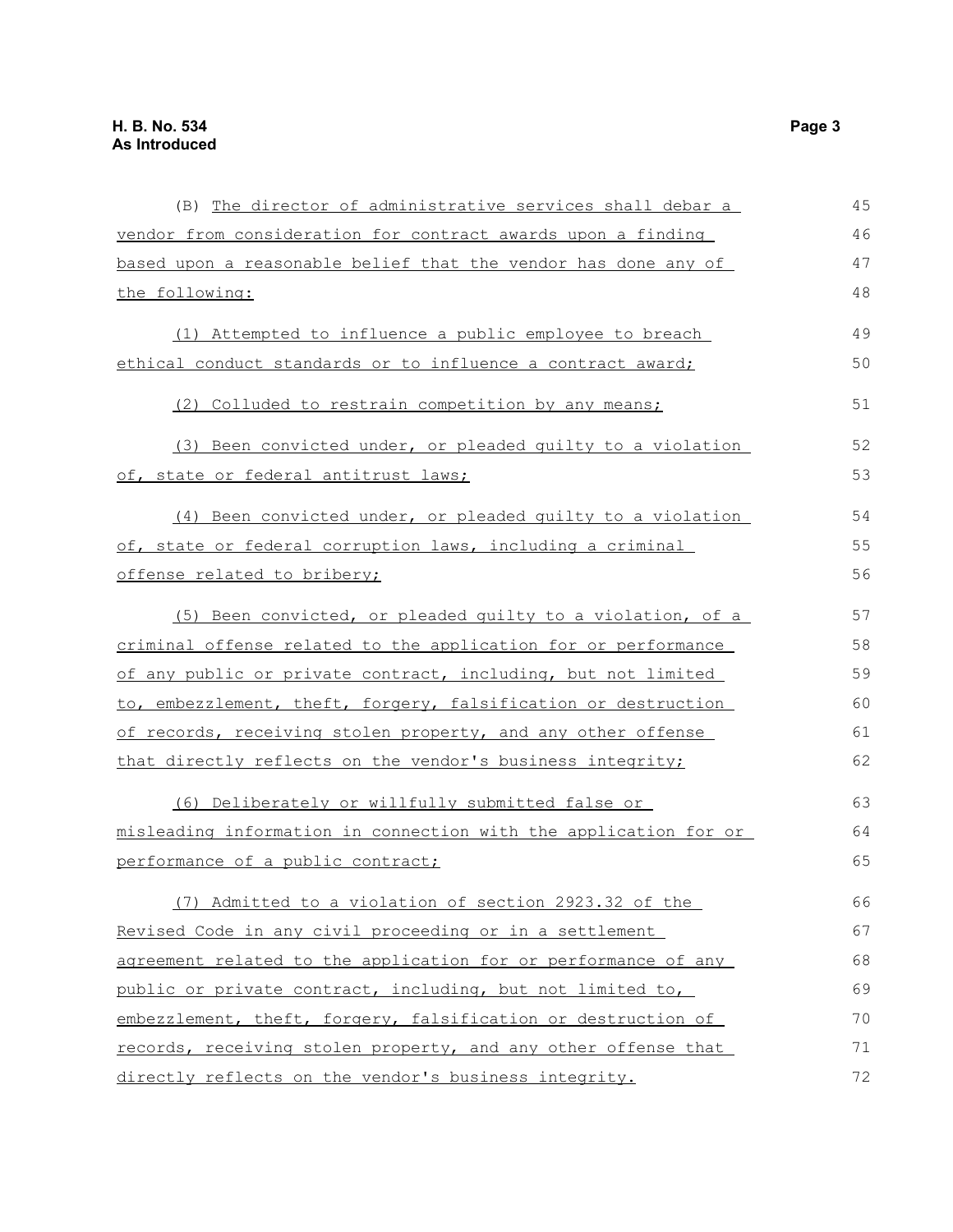#### **H. B. No. 534** Page 4 **As Introduced**

(C) When the director reasonably believes that grounds for debarment exist, the director shall send the vendor a notice of proposed debarment indicating the grounds for the proposed debarment and the procedure for requesting a hearing on the proposed debarment. The hearing shall be conducted in accordance with Chapter 119. of the Revised Code. If the vendor does not respond with a request for a hearing in the manner specified in Chapter 119. of the Revised Code, the director shall issue the debarment decision without a hearing and shall notify the vendor of the decision by certified mail, return receipt requested. 73 74 75 76 77 78 79 80 81 82

 $\left( \frac{C}{C} \right)$  (D) The director shall determine the length of the debarment period-and, which shall be for not less than one year and not more than three years. The director may rescind the a debarment administered under division (A) of this section at any time upon notification to the vendor. During the period of debarment, the vendor is not eligible to participate in any state contract. After the debarment period expires, the vendor may be eligible to be awarded contracts by state agencies if the vendor is not otherwise debarred.

 $(D)$  (E) The director, through the office of procurement services, shall maintain a list of all vendors currently debarred under this section.

**Sec. 153.02.** (A) The executive director of the Ohio facilities construction commission $_7$  may debar a contractor from contract awards for public improvements as referred to in section 153.01 of the Revised Code, or for projects as defined in section 3318.01 of the Revised Code, upon proof that the contractor has done any of the following: 95 96 97 98 99 100

(1) Defaulted on a contract requiring the execution of a takeover agreement as set forth in division (B) of section 101 102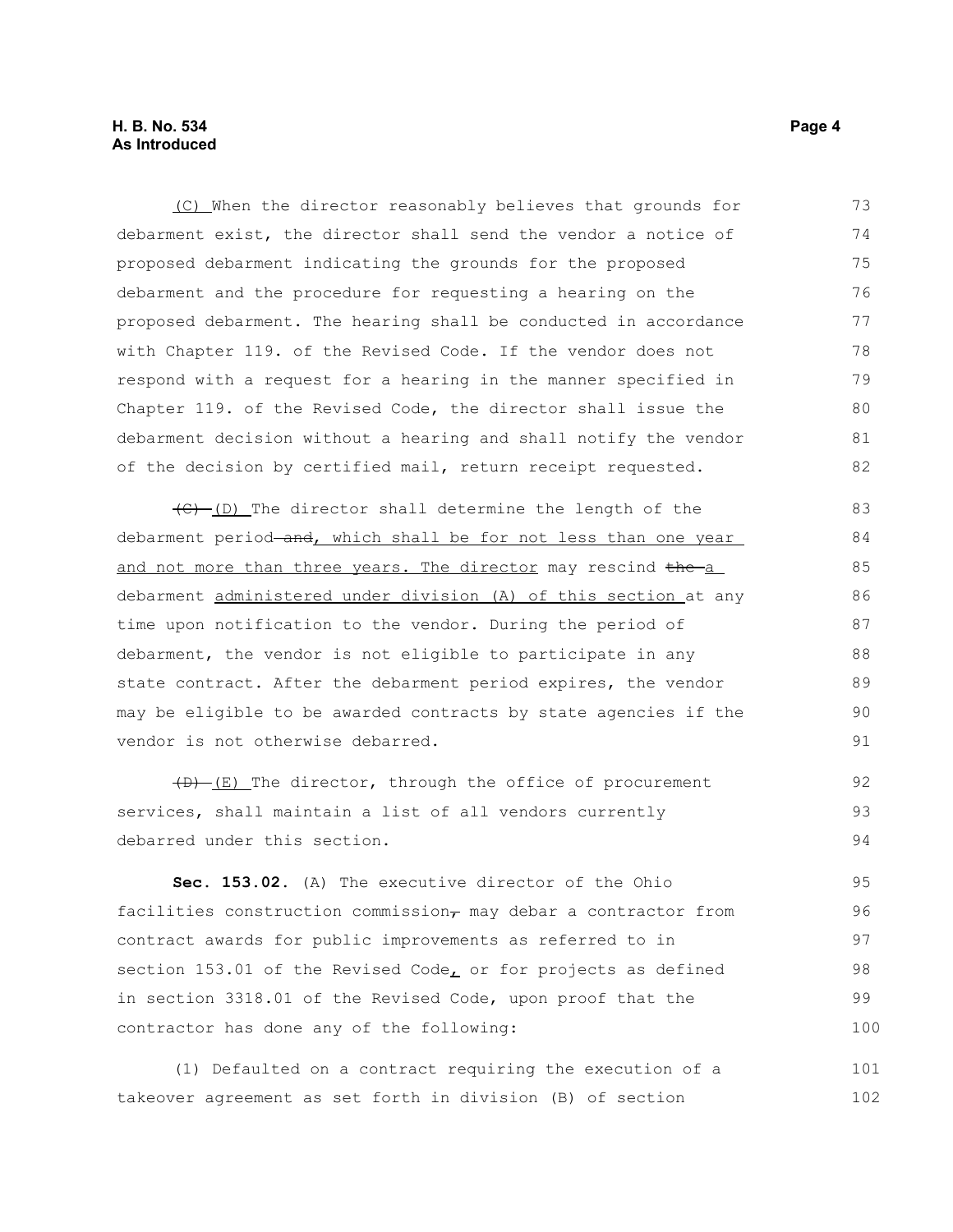| 153.17 of the Revised Code;                                       | 103 |
|-------------------------------------------------------------------|-----|
| (2) Knowingly failed during the course of a contract to           | 104 |
| maintain the coverage required by the bureau of workers'          | 105 |
| compensation;                                                     | 106 |
| (3) Knowingly failed during the course of a contract to           | 107 |
| maintain the contractor's drug-free workplace program as          | 108 |
| required by the contract;                                         | 109 |
| (4) Knowingly failed during the course of a contract to           | 110 |
| maintain insurance required by the contract or otherwise by law,  | 111 |
| resulting in a substantial loss to the owner, as owner is         | 112 |
| referred to in section 153.01 of the Revised Code, or to the      | 113 |
| commission and school district board, as provided in division     | 114 |
| (F) of section 3318.08 of the Revised Code;                       | 115 |
| (5) Misrepresented the firm's qualifications in the               | 116 |
| selection process set forth in sections 153.65 to 153.71 or       | 117 |
| section 3318.10 of the Revised Code;                              | 118 |
| (6) Been convicted of a criminal offense related to the           | 119 |
| application for or performance of any public or private           |     |
| contract, including, but not limited to, embezzlement, theft,     | 121 |
| forgery, bribery, falsification or destruction of records,        | 122 |
| receiving stolen property, and any other offense that directly-   | 123 |
| reflects on the contractor's business integrity;                  | 124 |
| (7) Been convicted of a criminal offense under state or           | 125 |
| federal antitrust laws:                                           | 126 |
| (8) Deliberately or willfully submitted false or-                 | 127 |
| misleading information in connection with the application for or- | 128 |
| performance of a public contract;                                 | 129 |

(9) Been debarred from bidding on or participating in a 130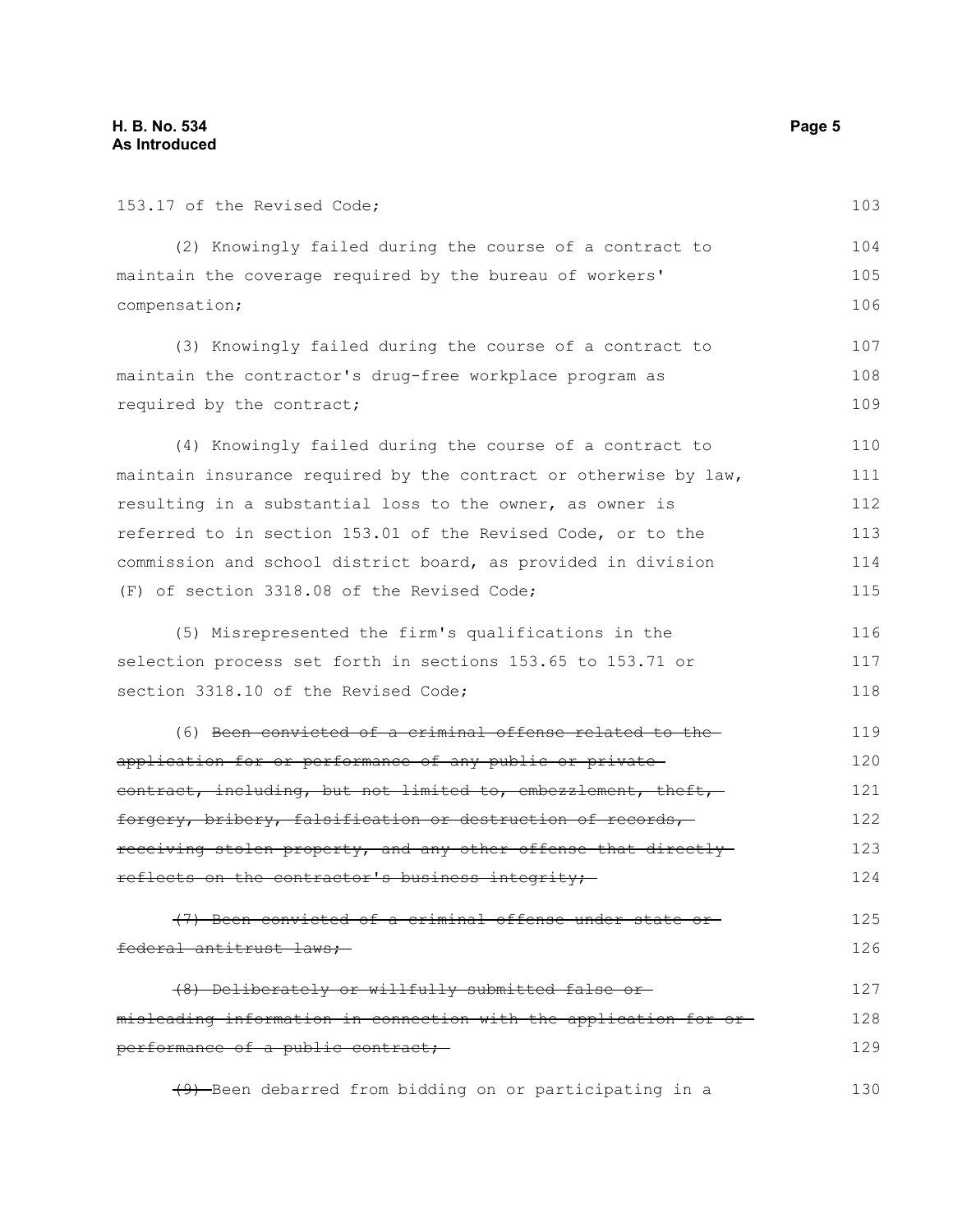| contract with any state or federal agency.                       | 131 |
|------------------------------------------------------------------|-----|
| (B) The executive director of the Ohio facilities                | 132 |
| construction commission shall debar a contractor from contract   | 133 |
| awards for public improvements as referred to in section 153.01  |     |
| of the Revised Code, or for projects as defined in section       |     |
| 3318.01 of the Revised Code, upon proof that the contractor has  | 136 |
| done any of the following:                                       | 137 |
| (1) Attempted to influence a public employee to breach           | 138 |
| ethical conduct standards or to influence a contract award;      | 139 |
| (2) Colluded to restrain competition by any means;               | 140 |
| (3) Been convicted of, or pleaded quilty to a charge of, a       | 141 |
| criminal offense under state or federal antitrust laws;          | 142 |
| (4) Been convicted under, or pleaded quilty to a violation       | 143 |
| of, state or federal corruption laws, including a criminal       | 144 |
| offense related to bribery;                                      |     |
| (5) Been convicted, or pleaded quilty to a violation, of a       | 146 |
| criminal offense related to the application for or performance   | 147 |
| of any public or private contract, including, but not limited    | 148 |
| to, embezzlement, theft, forgery, falsification or destruction   | 149 |
| of records, receiving stolen property, and any other offense     | 150 |
| that directly reflects on the contractor's business integrity;   | 151 |
| (6) Deliberately or willfully submitted false or                 | 152 |
| misleading information in connection with the application for or | 153 |
| performance of a public contract;                                | 154 |
| (7) Admitted to a violation of section 2923.32 of the            | 155 |
| Revised Code in any civil proceeding or in a settlement          | 156 |
| agreement related to the application for or performance of any   | 157 |
| public or private contract, including, but not limited to,       | 158 |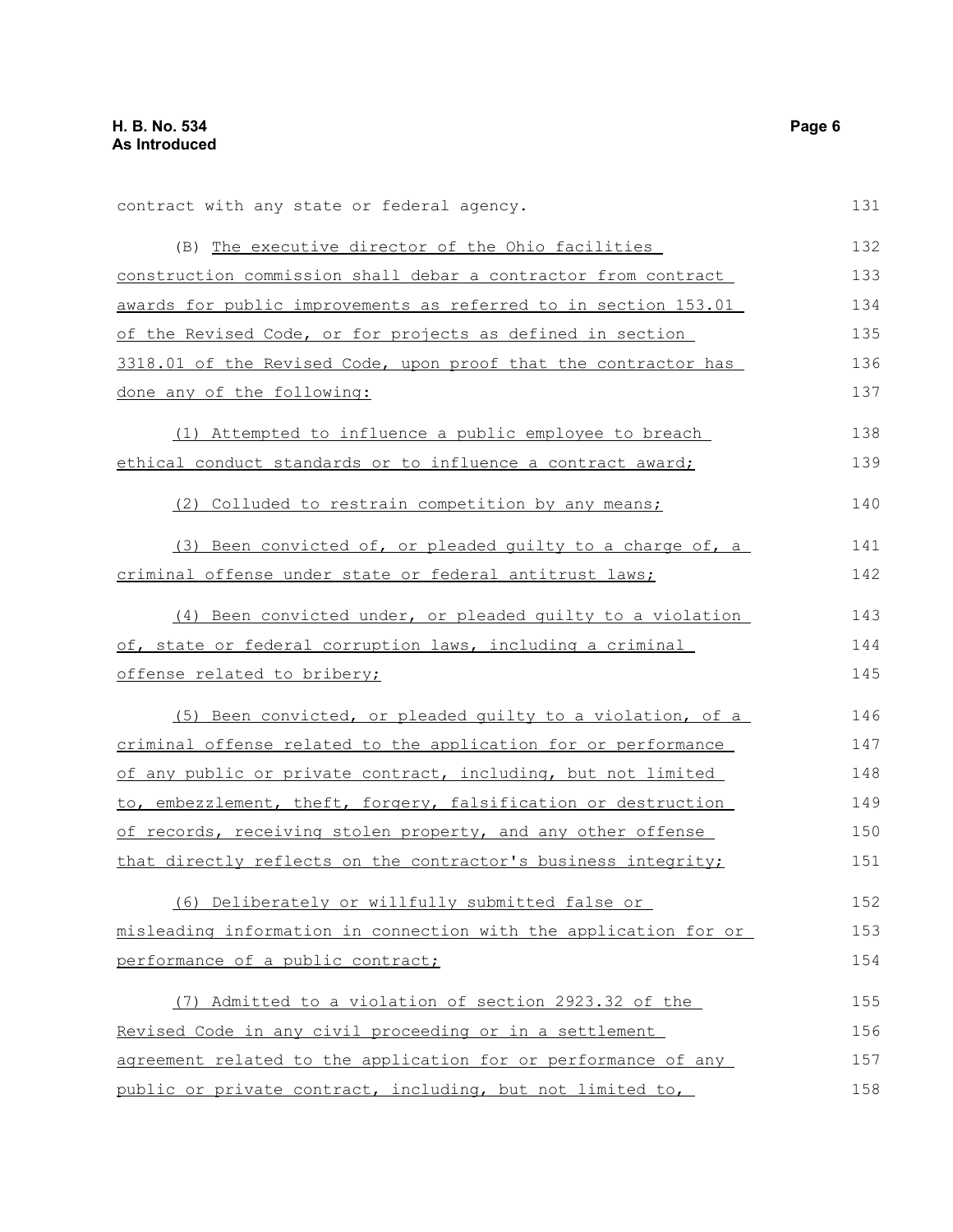| embezzlement, theft, forgery, falsification or destruction of                  |     |
|--------------------------------------------------------------------------------|-----|
| records, receiving stolen property, and any other offense that                 | 160 |
| directly reflects on the vendor's business integrity.                          |     |
| (C) When the executive director debars a contractor that                       | 162 |
| is a partnership, association, or corporation, the executive                   | 163 |
| director also may debar any partner of the partnership or any                  | 164 |
| officer or director of the association or corporation, as                      | 165 |
| applicable.                                                                    | 166 |
| $\left(\theta - \theta\right)$ When the executive director reasonably believes | 167 |
| that grounds for debarment exist, the executive director shall                 | 168 |
| send the contractor a notice of proposed debarment indicating                  | 169 |
| the grounds for the proposed debarment and the procedure for                   | 170 |
| requesting a hearing on the proposed debarment. The hearing                    | 171 |
| shall be conducted in accordance with Chapter 119. of the                      | 172 |
| Revised Code. If the contractor does not respond with a request                | 173 |
| for a hearing in the manner specified in Chapter 119. of the                   | 174 |
| Revised Code, the executive director shall issue the debarment                 | 175 |
| decision without a hearing and shall notify the contractor of                  | 176 |
| the decision by certified mail, return receipt requested.                      | 177 |

(D) (E) The executive director shall determine the length of the debarment period-and, which shall be for not less than one year and not more than three years. The executive director may rescind the a debarment administered under division (A) of this section at any time upon notification to the contractor. During the period of debarment, the contractor is not eligible to bid for or participate in any contract for a public improvement as referred to in section 153.01 of the Revised Code or for a project as defined in section 3318.01 of the Revised Code. After the debarment period expires, the contractor may be eligible to bid for and participate in such contracts if the 178 179 180 181 182 183 184 185 186 187 188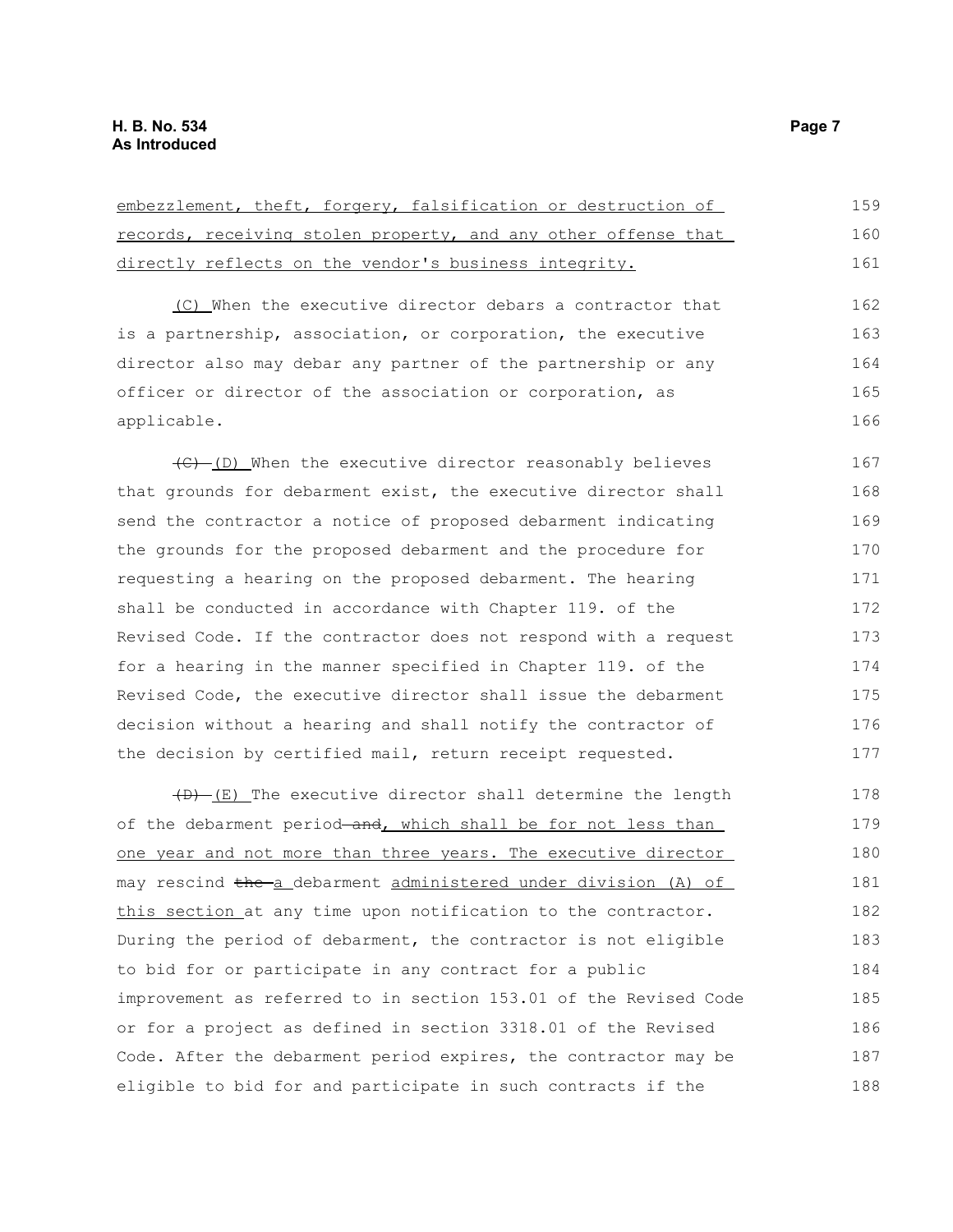vendor is not otherwise debarred.

 $(E)$  (F) The executive director shall maintain a list of all contractors currently debarred under this section. Any governmental entity awarding a contract for construction of a public improvement or project may use a contractor's presence on the debarment list to determine whether a contractor is responsible or best under section 9.312 or any other section of the Revised Code in the award of a contract. 190 191 192 193 194 195 196

 $(F)$  (G) As used in this section, "contractor" means a construction contracting business, a subcontractor of a construction contracting business, a supplier of materials, or a manufacturer of materials. 197 198 199 200

**Sec. 5513.06.** (A) The director of transportation may debar a vendor from consideration for contract awards upon a finding based upon a reasonable belief that the vendor has done any of the following:

(1) Abused the solicitation process by repeatedly withdrawing bids before purchase orders or contracts are issued or failing to accept orders based upon firm bids; 205 206 207

(2) Failed to substantially perform a contract according to its terms, conditions, and specifications within specified time limits; 208 209 210

(3) Failed to cooperate in monitoring contract performance by refusing to provide information or documents required in a contract, failed to respond and correct matters related to complaints to the vendor, or accumulated repeated justified complaints regarding performance of a contract; 211 212 213 214 215

(4) Attempted to influence a public employee to breach ethical conduct standards; 216 217

189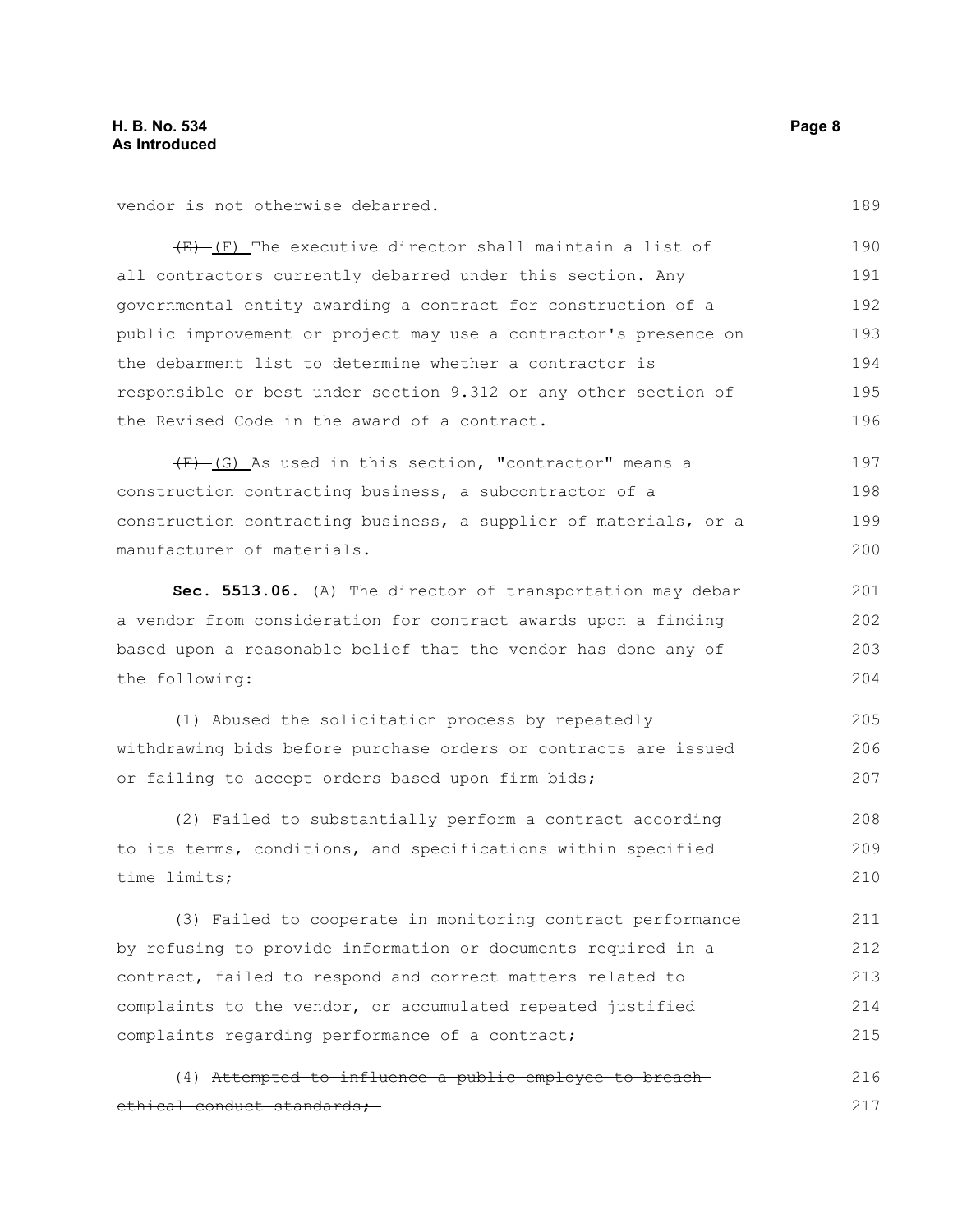(5) Colluded with other bidders to restrain competition by any means; (6) Been convicted of a criminal offense related to the application for or performance of any public or private contract, including, but not limited to, embezzlement, theft, forgery, bribery, falsification or destruction of records, receiving stolen property, and any other offense that directly reflects on the vendor's business integrity; (7) Been convicted under state or federal antitrust laws; (8) Deliberately or willfully submitted false or misleading information in connection with the application for or performance of a public contract; (9) Has been debarred by a state agency, another state, or by any agency or department of the federal government; (10) (5) Violated any other responsible business practice or performed in an unsatisfactory manner as determined by the director. (B) The director of transportation shall debar a vendor from consideration for contract awards upon a finding based upon a reasonable belief that the vendor has done any of the following: (1) Attempted to influence a public employee to breach ethical conduct standards; (2) Colluded with other bidders to restrain competition by any means; (3) Been convicted under, or pleaded guilty to a violation of, state or federal antitrust laws; 218 219 220 221 222 223 224 225 226 227 228 229 230 231 232 233 234 235 236 237 238 239 240 241 242 243 244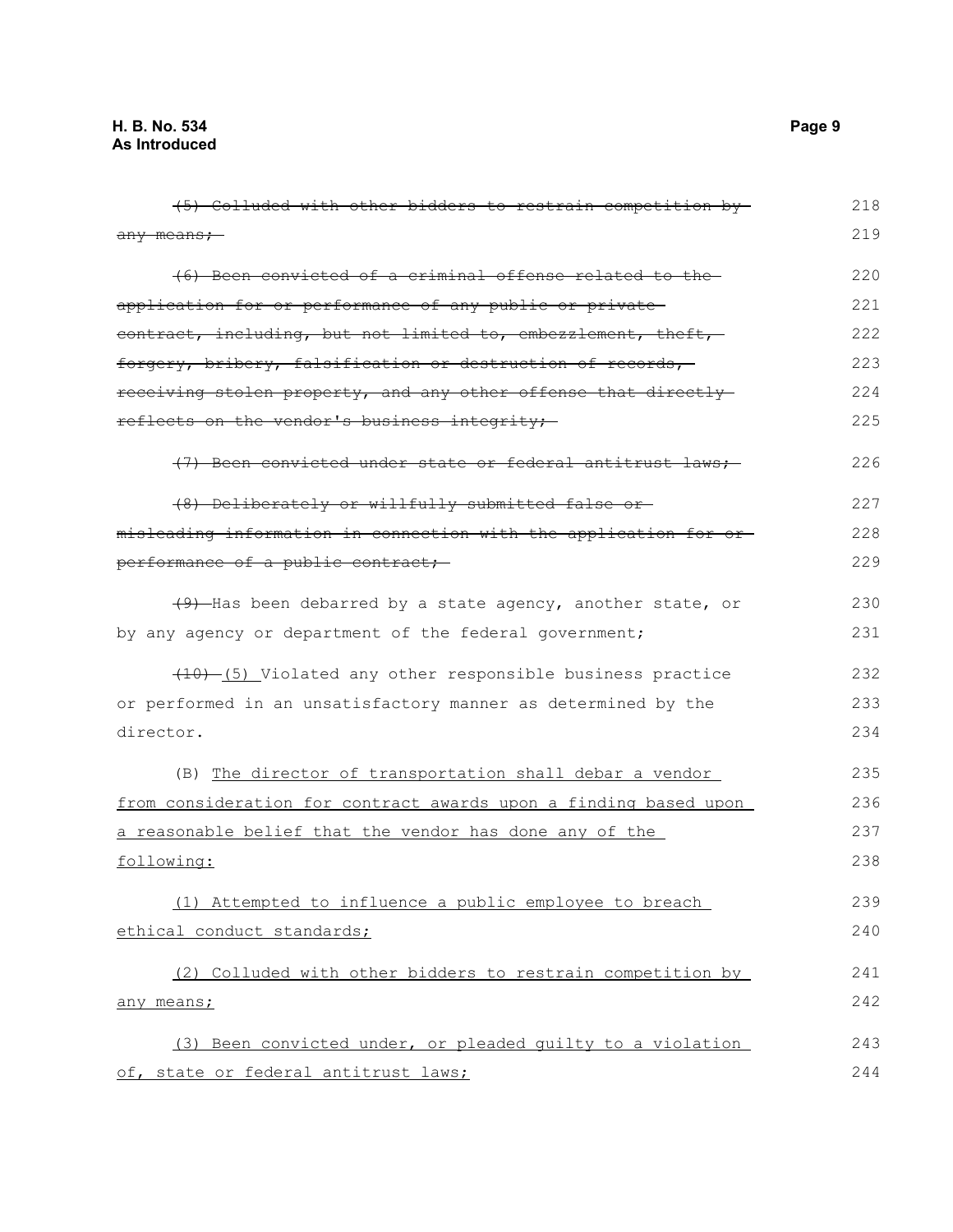| (4) Been convicted under, or pleaded guilty to a violation       | 245 |
|------------------------------------------------------------------|-----|
| of, state or federal corruption laws, including a criminal       | 246 |
| offense related to bribery;                                      | 247 |
| (5) Been convicted, or pleaded quilty to a violation, of a       | 248 |
| criminal offense related to the application for or performance   | 249 |
| of any public or private contract, including, but not limited    | 250 |
| to, embezzlement, theft, forgery, falsification or destruction   | 251 |
| of records, receiving stolen property, and any other offense     | 252 |
| that directly reflects on the vendor's business integrity;       | 253 |
| (6) Deliberately or willfully submitted false or                 | 254 |
| misleading information in connection with the application for or | 255 |
| performance of a public contract;                                | 256 |
| (7) Admitted to a violation of section 2923.32 of the            | 257 |
| Revised Code in any civil proceeding or in a settlement          | 258 |
| agreement related to the application for or performance of any   | 259 |
| public or private contract, including, but not limited to,       | 260 |
| embezzlement, theft, forgery, falsification or destruction of    | 261 |
| records, receiving stolen property, and any other offense that   | 262 |
| directly reflects on the vendor's business integrity.            | 263 |
| (C) When the director reasonably believes that grounds for       | 264 |
| debarment exist, the director shall send the vendor a notice of  | 265 |
| proposed debarment. If the vendor is a partnership, association, | 266 |
| or corporation, the director also may debar from consideration   | 267 |
| for contract awards any partner of the partnership, or the       | 268 |
| officers and directors of the association or corporation, being  | 269 |
| debarred. When the director reasonably believes that grounds for | 270 |
| debarment exist, the director shall send the individual involved | 271 |
| a notice of proposed debarment. A notice of proposed debarment   | 272 |
| shall indicate the grounds for the debarment of the vendor or    | 273 |

individual and the procedure for requesting a hearing. The